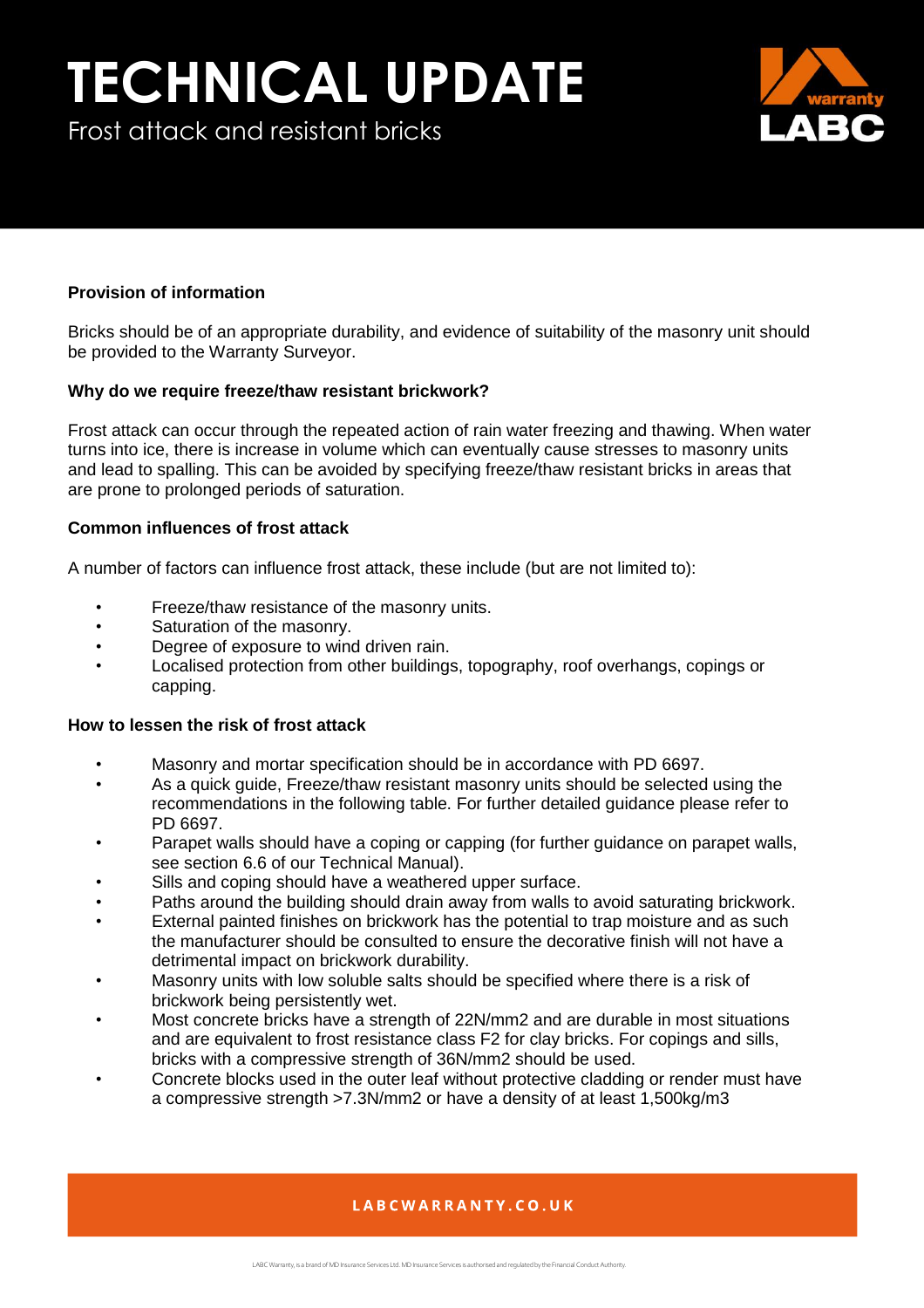# **TECHNICAL UPDATE**

Frost attack and resistant bricks



- In Scotland, all clay bricks used externally should be frost-resistant, F2, S2 or F2, S1 to BS EN 771-1 and all concrete bricks used as facings should be 22 N/mm2 to BS EN 771-3.
- In areas of severe and very severe exposure to wind driven rain, the following should be specified:
	- $\circ$  Clay facing bricks which are frost-resistant F2, S2 or F2, S1 to BS EN 771-1.
	- o Concrete bricks with a minimum strength of 22N/mm2 to BS EN 771-3.
	- $\circ$  Concrete blocks with a minimum density of 1,500kg/m3 or compressive strength greater than 7.3N/mm2.
	- $\circ$  Calcium silicate masonry units must be confirmed to be F2 rated to BS EN 771-2 by the manufacturer.
	- o Most types of aircrete blocks with render.

If there are any doubts about the suitability of facing bricks in areas of severe frost exposure, written clarification by the brick manufacturer confirming the suitability of the brick should be provided.

| Freeze/thaw              | Possible use case*                       |
|--------------------------|------------------------------------------|
| resistance category      |                                          |
| $F2 -$ Severe            | Can be used in normal building           |
| exposure to              | situations and all exposures to wind     |
| freeze/thaw              | driven rain. F2 rated masonry units      |
|                          | should be used:                          |
|                          | <b>Below DPC</b>                         |
|                          | <b>Brickwork plinths</b>                 |
|                          | Chimneys                                 |
|                          | Capping, coping and sills                |
| F1- Moderate             | Provides a moderate freeze/thaw          |
| exposure to              | resistance and in general F1 rated       |
| freeze/thaw              | masonry units can be used between        |
|                          | DPC and eaves.                           |
|                          | However they should not be used in       |
|                          | areas of severe or very severe           |
|                          | exposure to wind driven rain or elevated |
|                          | sites.                                   |
|                          |                                          |
| F <sub>0</sub> – Passive | Not freeze/thaw resistant - should not   |
| exposure to              | be used externally unless completely     |
| freeze/thaw              | protected by impermeable cladding        |
|                          |                                          |

*\* Please note, possible use cases are not an exhaustive list. In all situations, confirmation of suitability of the masonry unit for the intended use must be confirmed by the manufacturer of the masonry units and reference to PD 6697*

## LABCWARRANTY.CO.UK